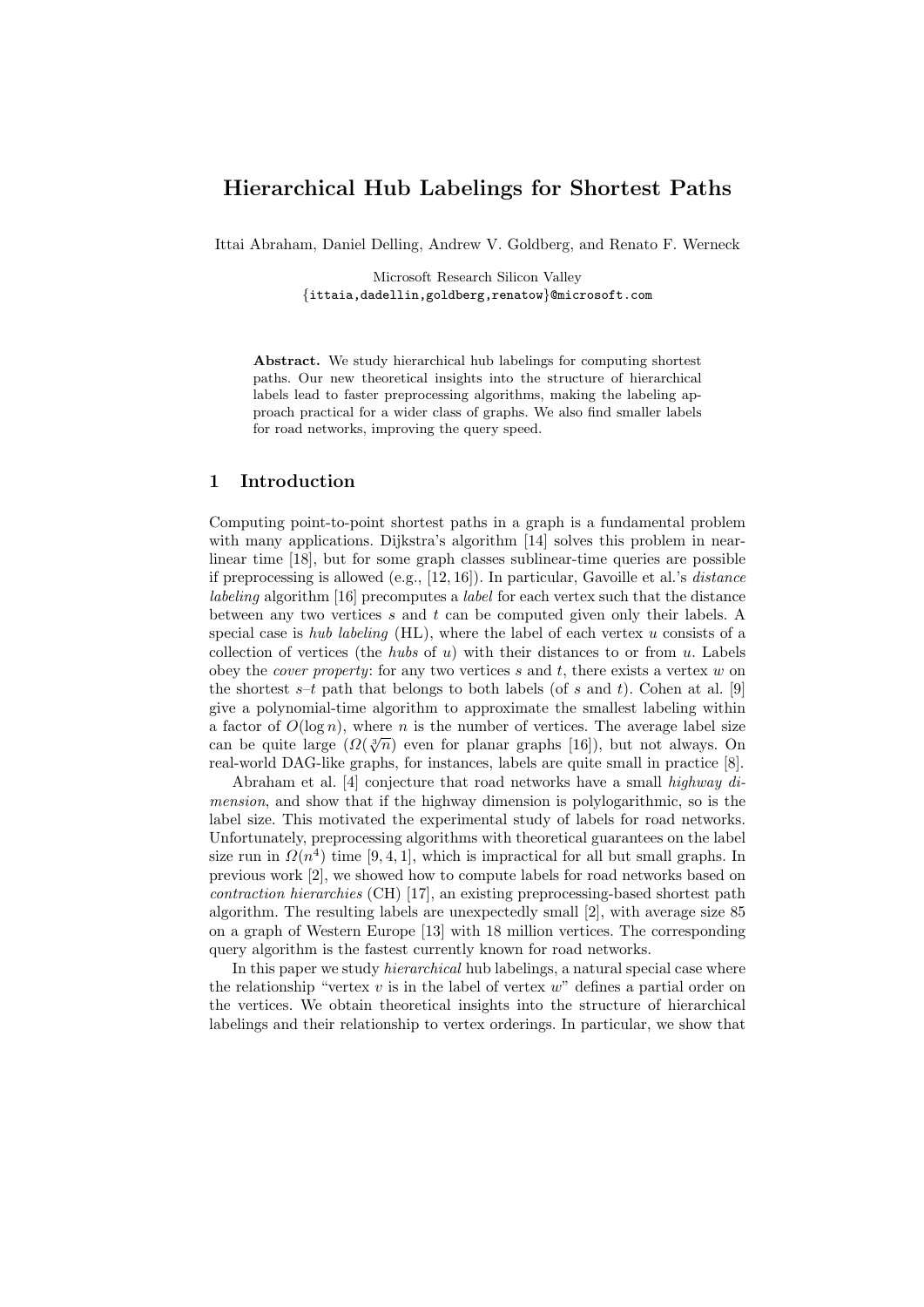for every total order there is a minimum hierarchical labeling. We use the theory to develop efficient algorithms for computing the minimum labeling from an ordering, and for computing orderings which yield small labelings. We also show that CH and hierarchical labelings are closely related and obtain new top-down CH preprocessing algorithms that lead to faster CH queries.

Our experimental study shows that our new label-generation algorithms are more efficient and compute labels for graphs that previous algorithms could not handle. For several graph classes (not only road networks), the labels are small enough to make HL the fastest distance oracle in practice. Furthermore, the new algorithms compute smaller labels; in particular, we reduce the average label size for Western Europe from 85 to 69, accelerating the fastest method by 8%.

This paper is organized as follows. After settling preliminaries in Section 2, Section 3 considers the relationship between vertex orderings and hierarchical labelings. Section 4 presents several techniques for computing vertex orderings, and Section 5 shows how to compute labels from orderings. Section 6 studies the relationship between labelings and CH, while Section 7 presents our experimental evaluation. Section 8 contains concluding remarks. Details omitted due to space constraints can be found in the full version of this paper [3].

# 2 Preliminaries

The input to the shortest path problem is a graph  $G = (V, A)$ , with  $|V| = n$ ,  $|A| = m$ , and length  $\ell(a) > 0$  for each arc a. The length of a path P in G is the sum of its arc lengths. The point-to-point problem  $(a\ query)$  is, given a source s and a target t, to find the distance  $dist(s, t)$  between them, i.e., the length of the shortest path  $P_{st}$  between s and t in G. We assume that shortest paths are unique, which we can enforce by breaking ties consistently.

The standard solution to this problem is Dijkstra's algorithm [14]. It builds a shortest path tree by processing vertices in increasing order of distance from s. For every vertex v, it maintains the length  $d(v)$  of the shortest  $s-v$  path found so far, as well as the predecessor  $p(v)$  of v on the path. Initially  $d(s) = 0$ ,  $d(v) = \infty$  for all other vertices, and  $p(v) = null$  for all v. At each step, a vertex v with minimum  $d(v)$  value is extracted from a priority queue and scanned: for each arc  $(v, w) \in A$ , if  $d(v) + \ell(v, w) < d(w)$ , we set  $d(w) = d(v) + \ell(v, w)$ and  $p(v) = w$ . The algorithm terminates when all vertices have been processed. Dijkstra's worst-case running time, denoted by  $\text{Dij}(G)$ , is  $O(m + n \log n)$  [15] in the comparison model, and even better in weaker models [18].

For some applications, even linear time is too slow. For faster queries, labeling algorithms preprocess the graph and store a *label* with each vertex; the  $s-t$ distance can be computed from the labels of s and t. Our focus is on hub labeling (HL), a special case. For each vertex  $v \in V$ , HL builds a forward label  $L_f(v)$ and a backward label  $L_b(v)$ . The forward label  $L_f(v)$  consists of a sequence of pairs  $(u, \text{dist}(v, u))$ , where u is a vertex (a hub in this context). Similarly,  $L_b(v)$ consists of pairs  $(u, \text{dist}(u, v))$ . Note that the hubs in the forward and backward labels of u may differ. Collectively, the labels obey the *cover property*: for any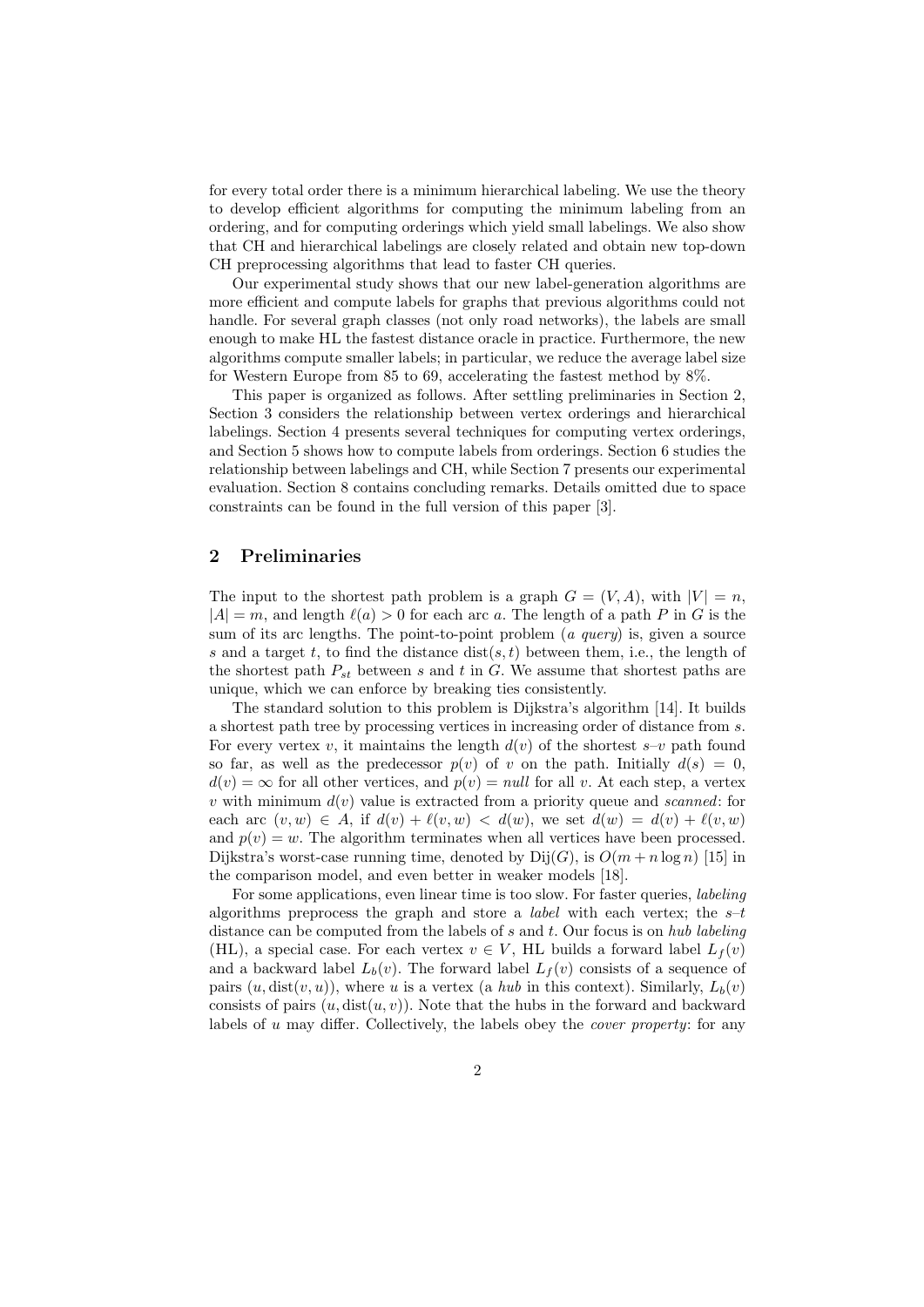two vertices s and t,  $L_f(s) \cap L_b(t)$  must contain at least one vertex on the shortest s–t path. For an s–t query, among all vertices  $u \in L_f(s) \cap L_b(t)$  we pick the one minimizing  $dist(s, u) + dist(u, t)$  and return this sum. If the entries in each label are sorted by hub ID, this can be done with a coordinated sweep over the two labels, as in mergesort.

We say that the forward (backward) label size of v,  $|L_f(v)|$  ( $|L_b(v)|$ ), is the number of hubs in  $L_f(v)$   $(L_b(v))$ . The time for an s, t query is  $O(|L_f(s)|+|L_b(t)|)$ . The maximum label size (denoted by  $M$ ) is the size of the biggest label. The labeling  $\mathcal L$  is the set of all forward and backward labels. We denote its size by  $|\mathcal{L}| = \sum_{v} (|L_f(v)| + |L_b(v)|)$ , while  $L_a = |\mathcal{L}|/(2n)$  denotes the average label size.

Cohen et al. [9] show how to generate in  $O(n^4)$  time labels whose average size is within a factor  $O(\log n)$  of the optimum. Their algorithm maintains a set of U of uncovered shortest paths (initially all the paths) and labels  $L_f(v)$  and  $L_b(v)$  (initially empty) for every vertex v. Each iteration of the algorithm selects a vertex  $v$  and a set of labels to add  $v$  to so as to maximize the ratio between the number of paths covered and the increase in total label size.

Given two distinct vertices v, w, we say that  $v \preceq w$  if  $L_f(v) \cup L_b(v)$  contains w. A labeling is *hierarchical* if  $\preceq$  is a partial order. We say that this order is implied by the labeling. Cohen et al.'s labels are not necessarily hierarchical.

Given a total order on vertices, the *rank function*  $r: V \to [1 \dots n]$  ranks the vertices according to the order. We will call the corresponding order  $r$ .

# 3 Canonical Labelings

We say that a hierarchical labeling  $\mathcal L$  respects a total order r if the implied partial order is consistent with r. Given a total order r, a *canonical labeling* is the labeling that contains only the following hubs. For every shortest path  $P_{st}$ , the highest ranked vertex  $v \in P_{st}$  is in the forward label of s and in the backward label of t (with the corresponding distances). A canonical labeling is hierarchical by construction: the vertex  $v$  that we add to the labels of  $s$  and  $t$  has the highest rank on  $P_{st}$ , and therefore  $r(v) \geq r(s)$  and  $r(v) \geq r(t)$ . This also implies that the canonical labeling respects  $r$ .

**Lemma 1.** Let  $\mathcal{L}$  be a hierarchical labeling. Then the set of vertices on any shortest path has a unique maximum element with respect to the partial order implied by L.

Proof. The proof is by induction on the number of vertices on the path. The result is trivial for paths with a single vertex. Consider a path  $v_1 \ldots v_k$  with  $k > 1$ . The subpath  $v_2 \ldots v_k$  has a maximum vertex  $v_i$  by the inductive assumption. Consider the subpath  $v_1 \ldots v_i$ . The internal vertices  $v_j$  are not in  $L_b(v_i)$  by the choice of  $v_i$ . Therefore either  $v_i \in L_f(v_1)$  (and  $v_i$  is the maximum vertex on the path), or  $v_1 \in L_b(v_i)$  (and  $v_1$  is the maximum vertex).

Given a hierarchical labeling  $\mathcal{L}$ , the lemma implies that all total orders r that  $\mathcal L$  respects have the same canonical labeling  $\mathcal L'$ .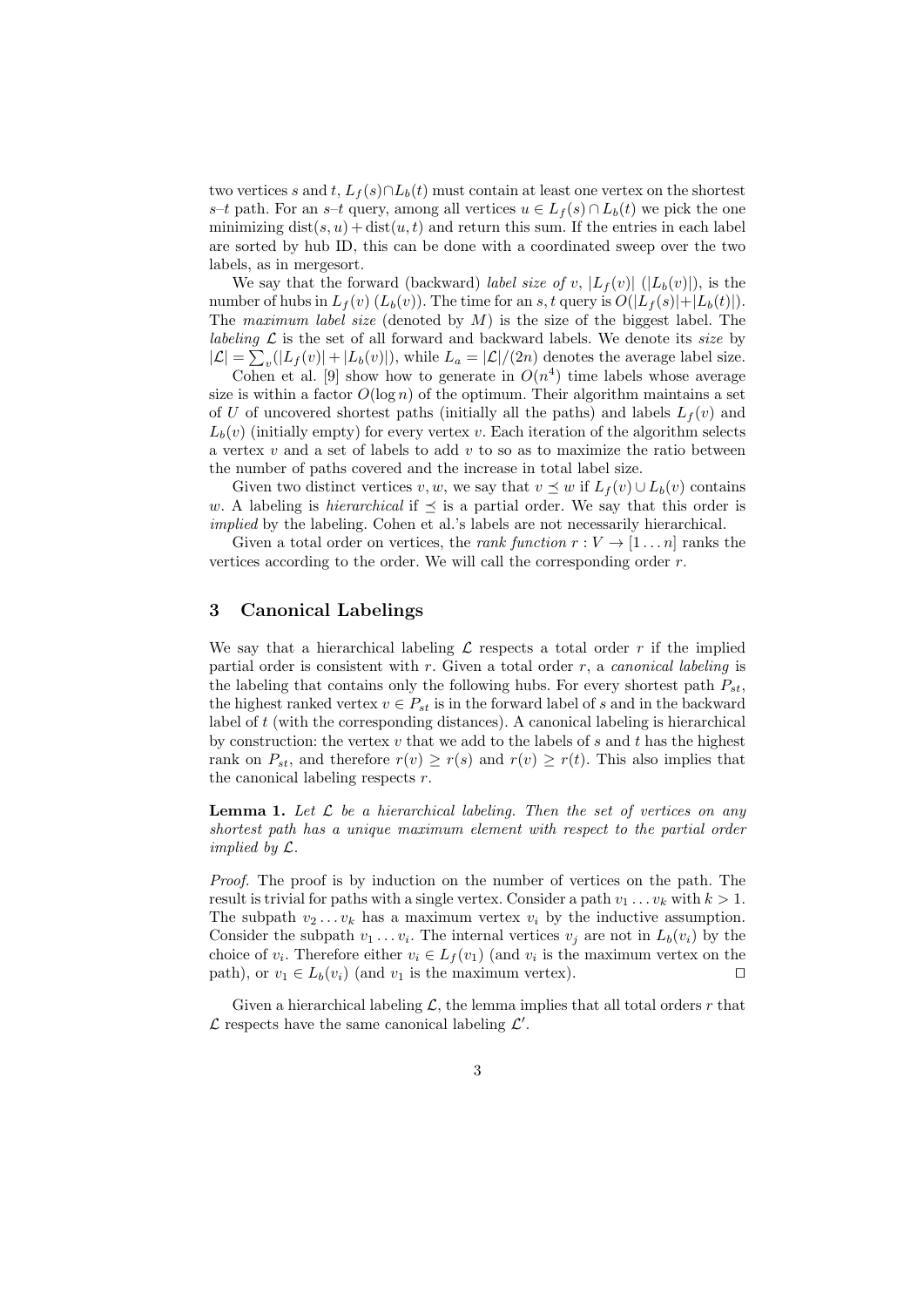**Theorem 1.** Let  $\mathcal L$  be a hierarchical labeling, r any total order such that  $\mathcal L$ respects r, and  $\mathcal{L}'$  the canonical labeling for r. Then  $\mathcal{L}'$  is contained in  $\mathcal{L}$ .

*Proof.* Consider the shortest path  $P$  from  $s$  to  $t$ , and let  $v$  be the maximum rank vertex on P. Let  $\mathcal{L} = (L_f, L_b)$ . We show that  $v \in L_f(s)$ ; the case  $v \in L_b(t)$ is similar. Consider the shortest path  $P'$  from s to v. Since shortest paths are unique,  $P' \subseteq P$ , and therefore v is the maximum rank vertex on P'. It follows that the only vertex of P' that is in  $L_b(v)$  is v. Thus v must be in  $L_f(s)$ .  $\Box$ 

We now consider how to extract the canonical labeling  $\mathcal{L}'$  from a hierarchical labeling  $\mathcal{L}$ . One approach is to first extract a total order r from  $\mathcal{L}'$ , then build the canonical label from the order. We can find  $r$  with a topological sort of the DAG representing the partial order induced by  $\mathcal{L}$ . We can then easily build canonical labels from r in  $O(nDij(G))$  time, as Section 5 will show.

We can often do better by simply *pruning* the labels in  $\mathcal{L}$ . We explain how to prune forward labels; backward labels can be dealt with similarly. Consider a vertex  $w \in L_f(v)$ . We must keep w in  $L_f(v)$  if and only if it is the maximumrank vertex on the shortest  $v-w$  path  $P_{vw}$ . Since we have not computed the ranks, we must test for maximality indirectly. We use the following observation: if the highest ranked vertex in  $P_{vw}$  is  $u \neq w$ , then u must be in both  $L_f(v)$  and  $L_b(w)$  (since it belongs to the canonical label). By running what is essentially a  $v-w$  HL query, we can determine if such a vertex u exists. If so, we delete w from  $L_f(v)$ . The algorithm takes  $O(M)$  time to process each of the  $|\mathcal{L}|$  vertexhub pairs  $(v, w)$ , for a total time of  $O(|\mathcal{L}|M) = O(nM^2)$ . (Recall that M is the maximum label size.) When labels are not too big  $(M = O(\sqrt{m}))$ , this is faster than the  $O(nDij(G))$  approach mentioned above.

### 4 Vertex Orderings

Canonical labelings are the smallest hierarchical labelings defined by a vertex ordering. By the quality of an ordering we mean the size of its implied labeling. In this section, we discuss several ways of computing vertex orderings. We review a known approach, improve existing algorithms, and introduce new ones.

Contraction Hierarchies. CH [17] has been heavily studied in the context of point-to-point shortest paths in road networks. It is a preprocessing-based algorithm, but not a labeling algorithm. During preprocessing, CH orders all vertices and applies the shortcut operation to each vertex in that order. Intuitively, the ordering is from the least to the most important vertex. When applied to a vertex  $v$ , the shortcut operation temporarily removes  $v$  from the graph and adds as few arcs as necessary to preserve the distances between the remaining vertices. More precisely, for any two neighbors  $u$  and  $w$  of  $v$ , it runs a witness search (Dijkstra) to compute dist(u, w) in the current graph (without v). If  $\ell(u, v) + \ell(v, w)$  $dist(u, v)$ , it adds a *shortcut arc*  $(u, w)$  with  $\ell(u, w) = \ell(u, v) + \ell(v, w)$ . The output of CH preprocessing is a graph  $G^+ = (V, A \cup A^+)$ , where  $A^+$  denotes the set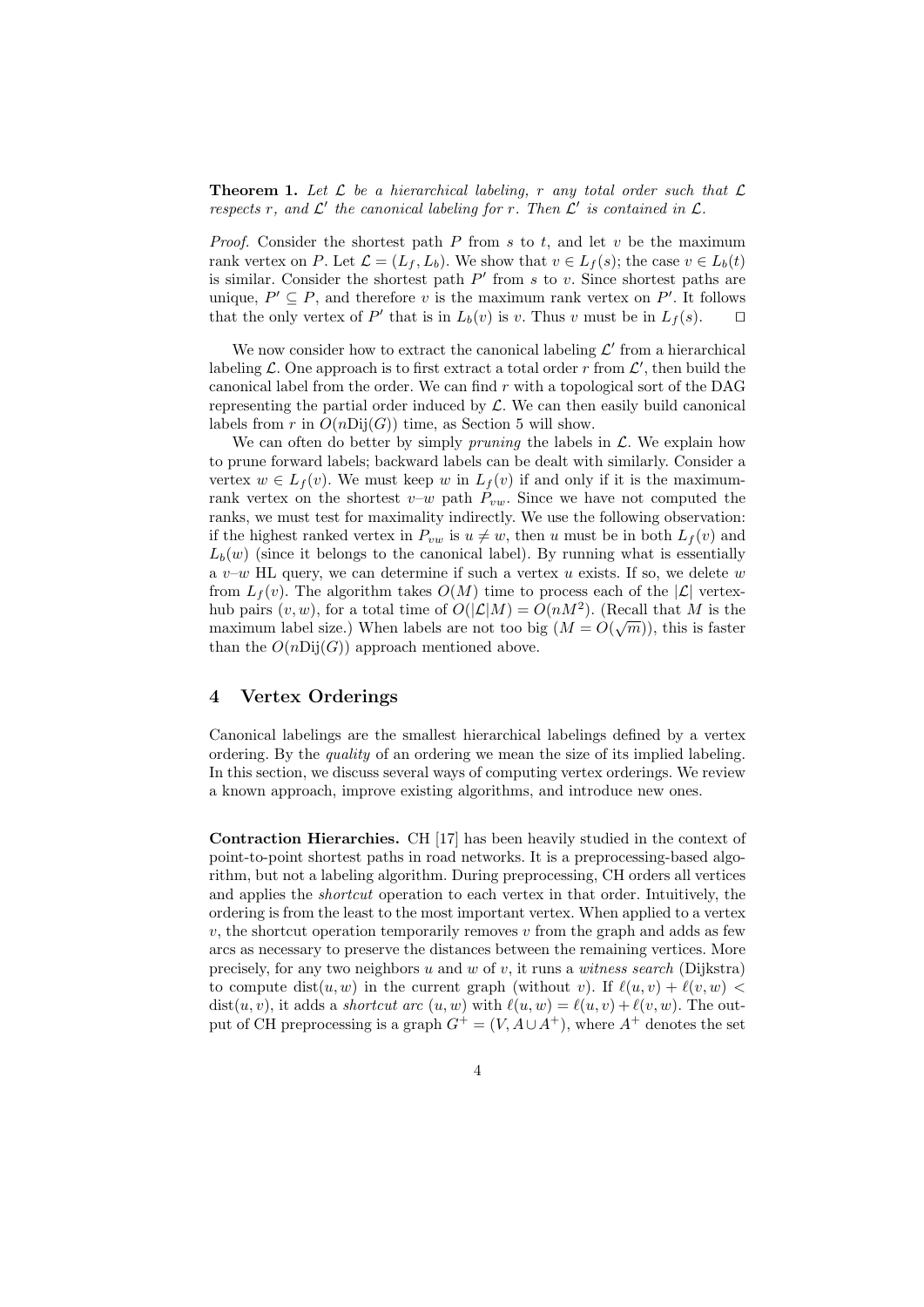of shortcuts, as well as the order in which vertices were shortcut. The CH query algorithm runs bidirectional Dijkstra on  $G^+$ , but considers only upward arcs.

The CH query performance and  $|A^+|$  highly depend on the order in which vertices are shortcut. The best known orderings [17, 19] use online heuristics to estimate how "important" each vertex is based on local graph properties (such as the net number of shortcuts added if the vertex were contracted).

The running time of CH preprocessing depends on the number of shortcuts. In the best case, when both G and  $G^+$  have constant degree, it uses  $O(n)$  space and runs in  $O(nW)$  time, where W denotes the time for a witness search. In road networks, witness searches are local Dijkstra searches, which makes preprocessing quite fast. If  $G^+$  is dense, however, shortcuts may need  $O(n^2)$  witness searches, causing the standard implementation of CH preprocessing to run in  $O(n^3W)$ time and  $O(n^2)$  space.

Even for road networks, previous experiments [2] showed that the ordering computed by CH preprocessing can be improved. Next, we discuss ways to compute orderings with better worst-case time bounds that yield smaller labels.

Top-Down. We turn to an algorithm (which we call TD) that selects vertices top-down, from most to least important (as opposed to CH, which is bottom-up). Conceptually, each unpicked vertex  $v$  maintains the set  $U_v$  of all uncovered paths, i.e., shortest paths that contain  $v$  but do not contain any previously selected vertex. Each iteration selects the next most important vertex  $v^*$  according to some criterion that depends on  $U_{v^*}$ , then updates all sets  $U_v = U_v \setminus U_{v^*}$ . This is repeated until all paths are covered.

We consider two versions of this algorithm, with different selection criteria. The covering version (TDC) always picks the vertex v which maximizes  $|U_v|$ . The weighted covering version (TDwc) selects the v maximizing  $|U_v|/(s_v + t_v)$ , where  $s_v$  and  $t_v$  are the sizes of the sets consisting of the first and last vertices on the paths in  $U_v$ , respectively. TDwc is inspired by Cohen et al.'s algorithm [9].

An obvious implementation of TD is to compute every  $U<sub>v</sub>$  from scratch in each round. This takes  $O(n)$  space but  $O(n^2\text{Dij}(G))$  time, which is impractical even for mid-sized graphs. We therefore propose an incremental implementation of TDc that runs in  $O(nDij(G))$  time. It can be extended to other TD algorithms as long as each iteration can pick the vertex  $v^*$  (given the updated  $U_v$  sets) in  $O(Dij(G))$  time. In particular, this holds for TDwc.

The incremental TDC implementation maintains a shortest path tree  $T_r$  for every vertex  $r$ , representing all uncovered shortest paths starting at  $r$ . Initially, these are full shortest path trees, computed in  $O(n\mathrm{Dij}(G))$  time. Moreover, each vertex v also explicitly maintains a count  $c(v) = |U_v|$  of the uncovered shortest paths containing v. For  $r, v \in V$ , the number of shortest paths starting at r and containing v is equal to the size of the subtree of  $T_r$  rooted at v. We can initialize all  $c(\cdot)$  in  $O(n^2)$  total time by adding the subtree sizes for all r.

Now consider an iteration in which a vertex  $v$  is selected. It hits several previously uncovered paths, and we must update the data structures accordingly. Consider a tree  $T_r$ . In the beginning of the iteration, it represents all uncovered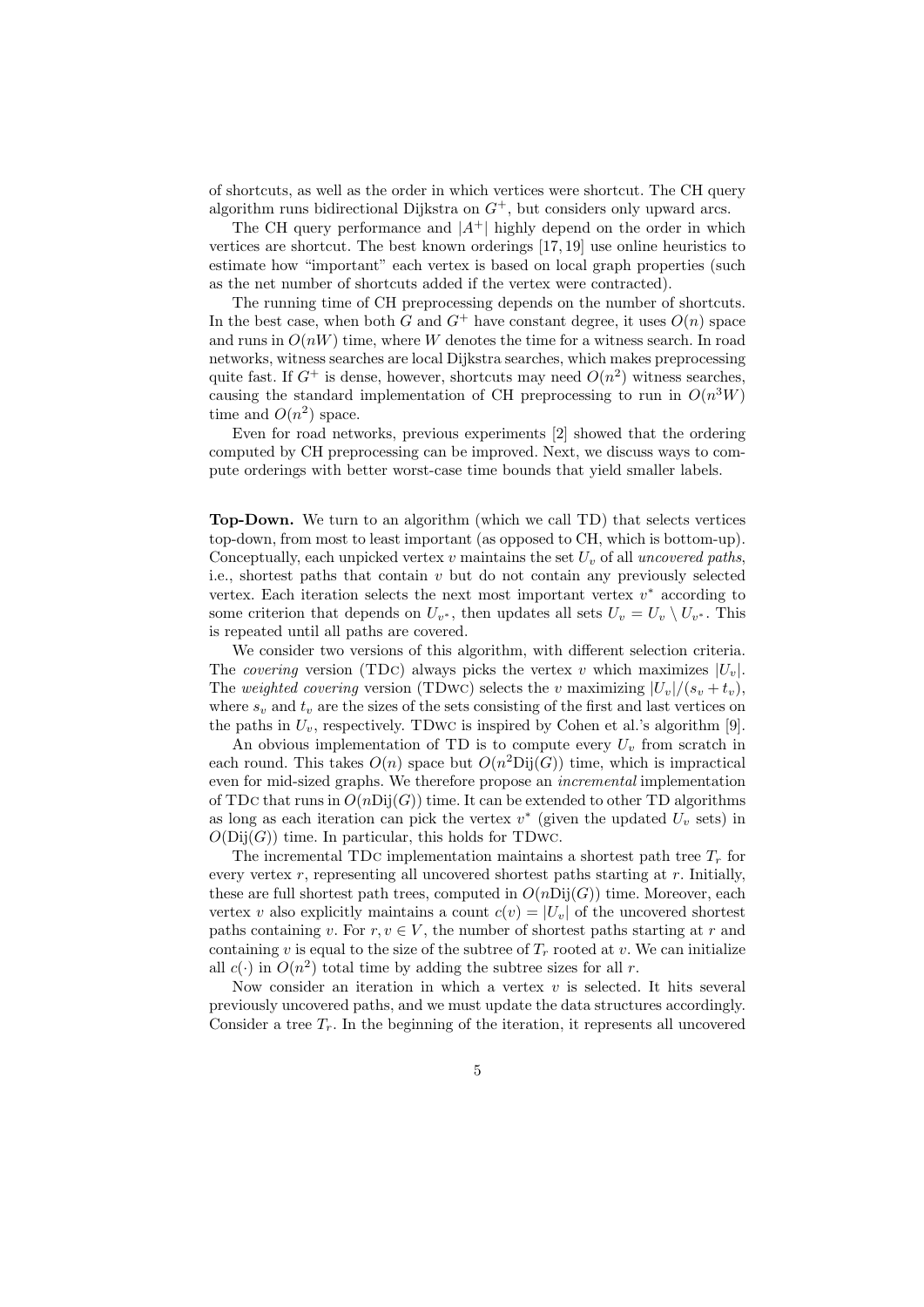paths that start at  $r$ . The ones that contain  $v$  are exactly those represented in the subtree of  $T_r$  rooted at v. We delete this subtree by setting to *null* the parent pointers of all of its vertices. Since each vertex can be removed from each tree once, the total cost of all subtree deletions over the entire algorithm is  $O(nm)$ .

While traversing the subtree, we also compute its size  $\delta_r$ . Then we traverse the path in  $T_r$  from v to r and for every vertex w on the path, we subtract  $\delta_r$ from  $c(w)$ . The total traversal cost (over all iterations of the algorithm) is  $O(n^3)$ in the worst case (although much faster in practice). For provably better bounds, we need a more careful implementation of these *path updates*.

#### **Lemma 2.** A TD iteration can update the  $c(\cdot)$  values in  $O(Di(G))$  time.

*Proof.* Consider an iteration in which a vertex  $v$  is selected as the most important. For a vertex w, let  $\Delta_w$  be the amount by which  $c(w)$  must eventually be decreased. From the trivial algorithm above,  $\Delta_w$  is the sum of  $\delta_u$  over all u such that w is an ancestor of v in  $T_u$ . (Recall that  $\delta_u$  is the size of the subtree of  $T_u$ rooted at v.) We claim we can compute all  $\Delta_w$ 's without explicitly traversing these paths. Consider the set S of all vertices whose  $c(\cdot)$  values have to be updated; S is exactly the set of vertices in the union of the  $u-v$  paths on all trees  $T_u$  that contain v. Since all these paths end at v (and shortest paths are unique), their union is a shortest path tree  $I_v$  rooted at v. Also, it is easy to see that  $\Delta_w$  is the sum of  $\delta_u$  over all descendants u of w in  $I_v$  (including w itself). These values can thus be computed by a bottom-up traversal of  $I_v$  (from the leaves to the root v). The overall bottleneck is building  $I_v$ , which takes  $O(Dij(G))$  time.  $\Box$ 

The last aspect we need to consider is the time to select the next vertex in each iteration. For TDC, a simple  $O(n)$  traversal of all  $c(v)$  values suffices. For TDwc, we also need to know the values  $s_v$  and  $t_v$  for each candidate vertex v. The value of  $s_v$  is  $|T_v|$ , which we can maintain explicitly and update in  $O(n)$ time per iteration. We keep  $t_v$  by maintaining the in-trees  $T'_v$  analogous to the out-trees  $T_v$ . Then  $t_v = |T'_v|$ . Maintaining the out-trees has no effect on the asymptotic complexity of the algorithm. We have the following result:

**Theorem 2.** The TDc and TDwc algorithms can be implemented to run in  $\Theta(n\mathrm{Dij}(G))$  time and  $\Theta(n^2)$  space.

The  $\Theta(n^2)$  time and space requirements limit the size of the problems one can solve in practice. We are careful to minimize constant factors in space in our implementation. This is why we recompute subtree sizes instead of maintaining them explicitly. Moreover, we do not store distances within the trees (which we do not need); we only need the topology, as defined by parent pointers. We store the parent pointer of a node with in-degree  $\deg(v)$  with only  $\lceil \log_2(\deg(v) + 1) \rceil$ bits, which is enough to decide which incoming arc—if any—is the parent. To find the children of a vertex v, we examine its neighbors w and check if v is the parent of  $w$ . Since we only look for the children of each vertex in each tree once (right before the vertex is deleted), the total time spent on traversals is  $O(mn)$ . Note that the input size  $(n \text{ and } m)$  fully determines the running time and space consumption of TD. This is not the case for CH, which can be much faster or slower than TD depending on the graph topology and cost function.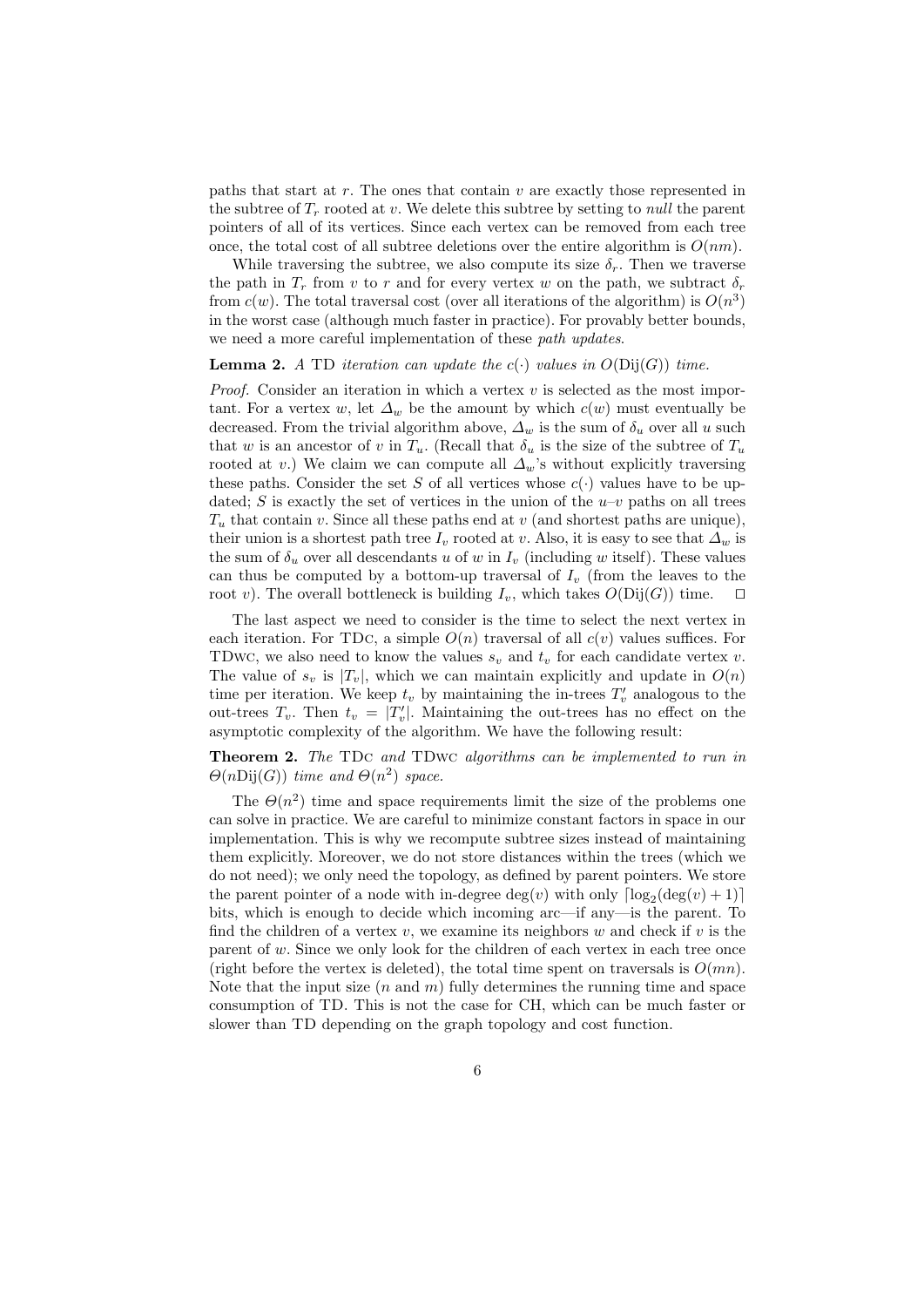Range Optimization. Although TD yields better orderings then CH, its  $\Theta(n^2)$  space and time requirements limit its applicability. We now discuss how to combine ideas from TD and CH to obtain better orderings for large graphs.

An obvious approach is to run CH preprocessing until the contracted graph is small enough, then use TD to order the remaining vertices. This idea has been used with the non-incremental implementation of TDc, and indeed improves the ordering [2], even though it can only optimize the most important vertices.

To improve the ordering among other vertices, we propose a range optimization algorithm. It takes an ordering r and parameters X and Y as input, and reorders all vertices v with  $X < r(v) \leq Y$ . It first shortcuts all vertices v with  $r(v) \leq X$ , creating a graph G' with  $n - X$  vertices. It then runs Dijkstra's algorithm from each  $v$  in  $G'$  to compute all shortest paths  $U$  that are not covered by vertices w with  $r(w) > Y$ . The search from v is responsible for paths starting at  $v$ , and can stop as soon as all vertices in the priority queue have at least one vertex w with  $r(w) > Y$  as an ancestor. Finally, we run TDwc with G' and U as input. Note that we only need to store a *partial* tree for each vertex  $v$ . If X and Y are chosen appropriately, the trees are small and can be stored explicitly.

This algorithm reoptimizes a range within a given vertex ordering. Intuitively, more important vertices in the range move up and less important ones move down. To allow a vertex to move between arbitrary positions, we use an *it*erative range optimization algorithm. It covers the interval  $[1, n]$  by k overlapping intervals  $[X_i, Y_i]$  with  $X_1 = 0$ ,  $Y_k = n$ ,  $X_i < Y_i$ , and  $X_{i+1} \le Y_i$ . The algorithm starts with some vertex ordering, e.g., the one given by CH. It then proceeds in  $k$  steps, each reordering a different interval. In practice, it pays to process the intervals in decreasing order of importance; this is faster than processing them in increasing order, and the resulting labels are at least as small.

# 5 Computing the Labels

We now discuss how to build a canonical labeling from an ordering efficiently. As defined in Section 3, we must add the maximum-rank vertex on each shortest path  $P_{st}$  to the labels  $L_f(s)$  and  $L_b(t)$ .

The most straightforward approach is to use Dijkstra to build a shortest path tree out of each vertex s. We then traverse the tree from s to the leaves, computing for each vertex v the maximum-rank vertex w on the  $s-v$  path. We add  $(w, dist(s, w))$  to  $L_f(s)$  and  $(w, dist(s, v) - dist(s, w))$  to  $L_b(v)$ , if not already in the labels. Note that, if we use TD to order vertices, we can incorporate this approach and compute labels on the fly. However, the  $O(nDii(G))$  running time of this approach makes it infeasible for large networks.

A previous approach [2] is based on CH. Given  $G^+$ , we construct  $L_f(s)$  for a given vertex s as follows  $(L_b(s))$  is computed analogously). Run Dijkstra's algorithm from s in  $G^+$  pruning arcs  $(u, v)$  with  $r(u) > r(v)$  and add all scanned vertices to  $L_f(s)$ . To make the labeling canonical we apply label pruning (Section 3). Note that when pruning the label of  $v$ , we need labels of higher-ranked vertices, which we achieve by computing labels from high to low rank vertices.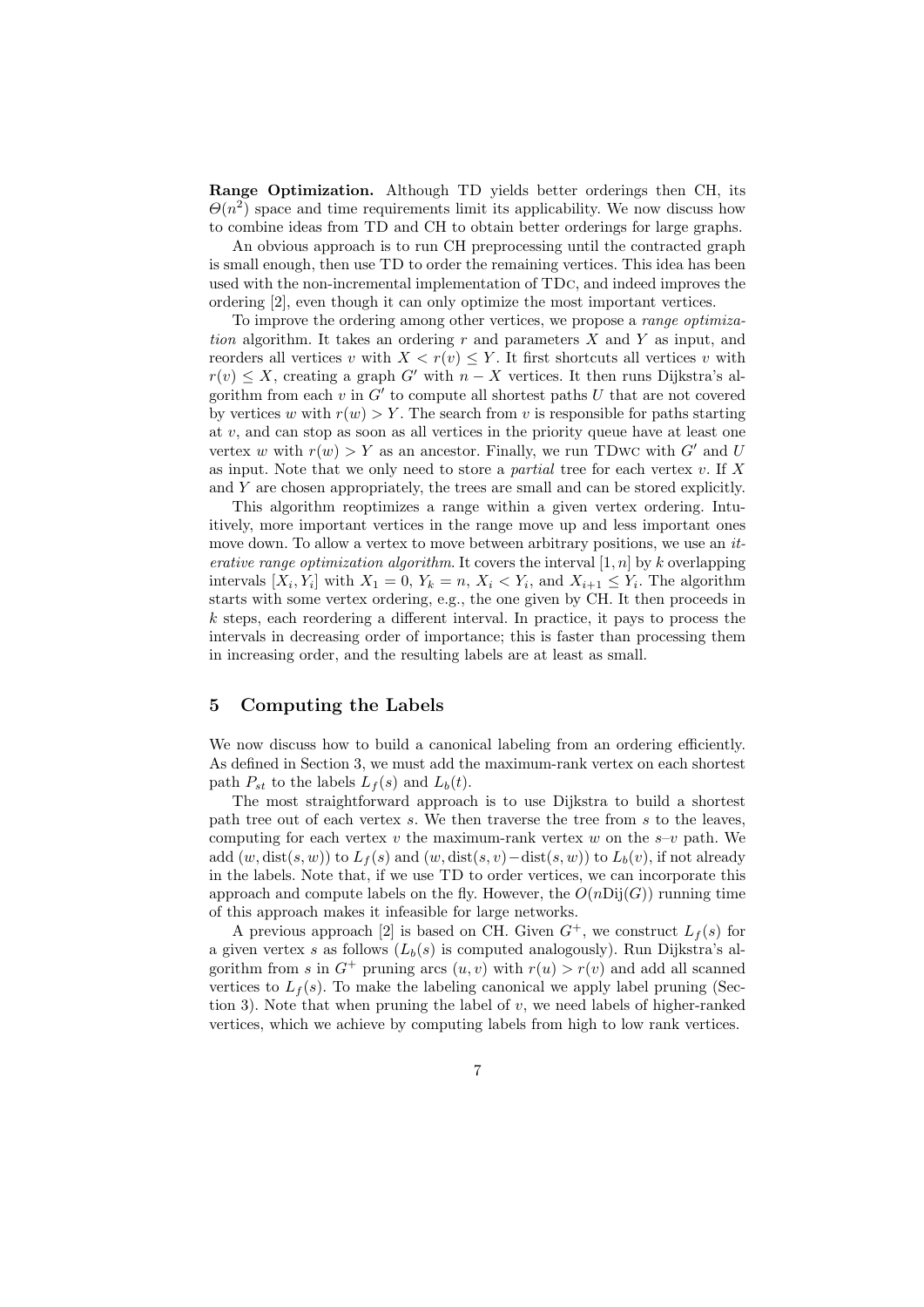We now introduce a *recursive* label-generation procedure, which is more efficient. It borrows from CH the shortcut operation, but not the query. Given a graph  $G_i$  where all vertices u with  $r(u) < i$  are shortcut, and an ordering r, we pick the lowest-rank vertex v (with  $r(v) = i$ ) and shortcut it, obtaining the graph  $G_{i+1}$ . Then we recursively compute the labels in  $G_{i+1}$ . (The basis of the recursion is  $G_n$ , with a single vertex s, when we just set  $L_f(s) = L_b(s) = \{(s, 0)\}\.$  To extend the labeling to  $v$ , we *merge* the labels of its neighbors. We show how to construct  $L_f(v)$ ; the construction of  $L_b(v)$  is symmetric. We initialize  $L_f(v)$  with  $(v, 0)$  and then, for every arc  $(v, w)$  in  $G_i$  and for every pair  $(x, d_w(x)) \in L_f(w)$ , we add to  $L_f(v)$  a pair  $(x, d_w(x)+\ell(v, w))$ . If the same hub x appears in the labels of multiple neighbors w, we keep only the pair that minimizes  $d_w(x) + \ell(v, w)$ . Since labels are sorted by hub ID, we build the merged label by traversing all neighboring labels in tandem, as in mergesort.

Theorem 3. The recursive algorithm computes a correct hierarchical labeling for an ordering r.

We can make the labeling computed by this procedure canonical by pruning each label immediately after it is generated, as in the CH-based approach.

## 6 Building Contraction Hierarchies

A vertex ordering determines a canonical labeling. It also determines a contraction hierarchy  $(G^+)$ : simply shortcut the vertices according to this order, which may take up to  $O(n^3W)$  time. We give an  $O(nDij(G))$  algorithm that does not use shortcutting. The key observation is that a shortcut  $(v, w)$  is added by CH preprocessing if and only if v and w are the two highest-ranked vertices on  $P_{vw}$ .

Given an ordering r, we first compute all shortcuts  $(u, v)$  with  $r(u) < r(v)$ . To do so, we run Dijkstra's algorithm from each vertex  $u$  of the graph. Whenever we scan a vertex  $v$ , we check whether  $v$  is the first vertex on the path from  $u$  to v with  $r(v) > r(u)$ . If so, we add  $(u, v)$  to  $G^+$ . We can stop the search as soon as all vertices v in the priority queue have an ancestor w with  $r(w) > r(u)$ . The shortcuts  $(v, u)$  with  $r(v) > r(u)$  can be computed analogously. This algorithm builds  $G^+$  in  $O(nDij(G))$  time.

Given a small canonical labeling, we can compute the shortcuts for  $G^+$  even faster. We use  $L_f(u)$  to compute all shortcuts  $(u, v)$  with  $r(u) < r(v)$  as follows. For each pair  $(v, d) \in L_f(u)$ , we check whether there is at least one other pair  $(v', d') \in L_f(u)$  such that  $d = d' + dist(v', v)$ . If there is none, we add  $(u, v)$  to  $G^+$ . Note that we need to run a HL query for dist $(v', v)$ . We compute  $(v, u)$  with  $r(v) < r(u)$  from  $L<sub>b</sub>(u)$  analogously. The overall running time of this approach is  $O(nM^3)$ , since for each label we must run  $O(M^2)$  queries, each in  $O(M)$  time. In practice, using the HL one-to-many query [11] may accelerate this approach.

#### 7 Experiments

We implemented CH, HL, and TD in  $C_{++}$  and compiled them with Visual  $C_{++}$ 2010, using OpenMP for parallelization. We use a 4-ary heap as priority queue.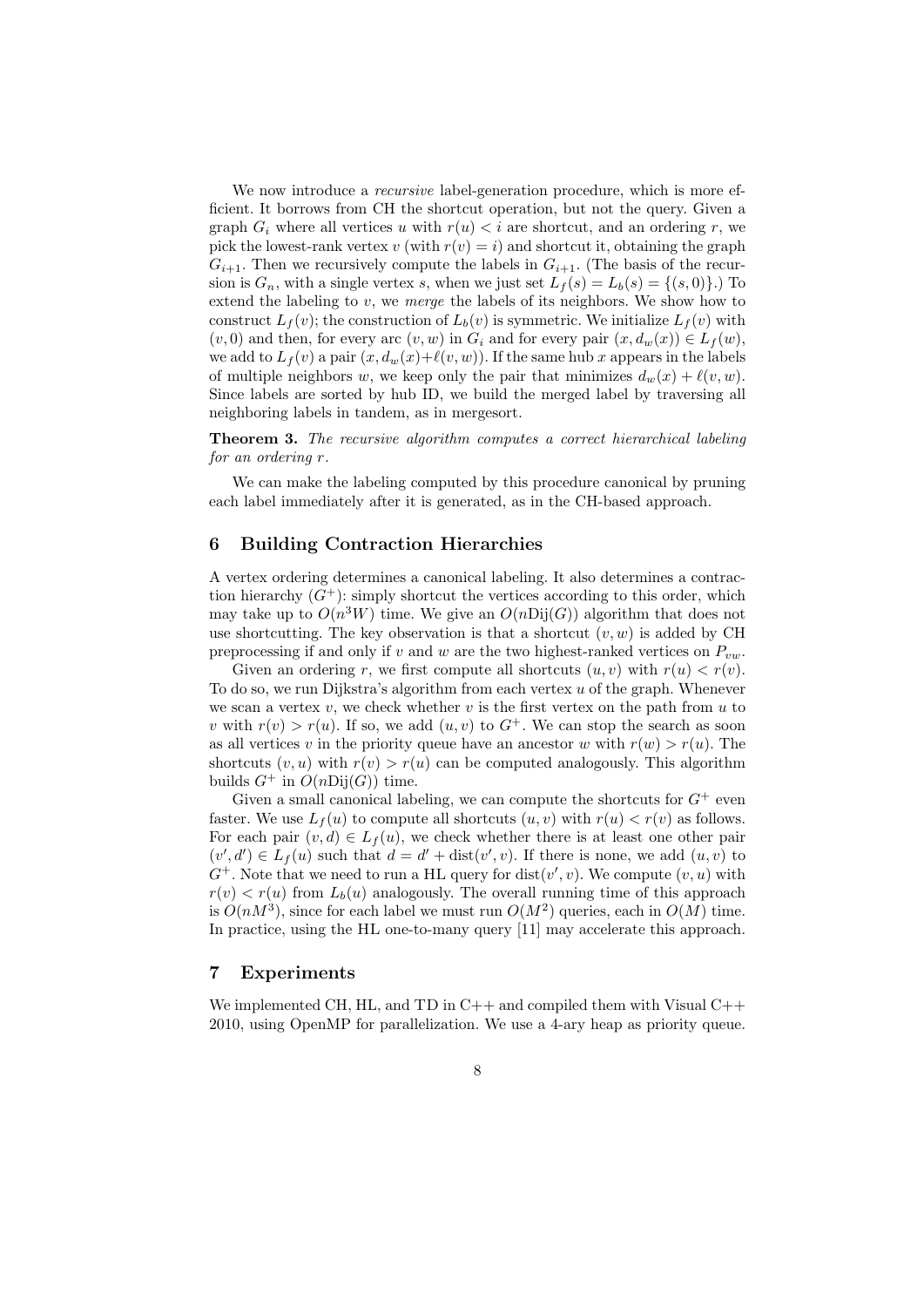The experiments were conducted on a machine with two Intel Xeon X5680 CPUs and 96 GB of DDR3-133 RAM, running Windows 2008R2 Server. Each CPU has 6 cores (3.33 GHz, 6 x 64 kB L1, 6 x 256 kB L2, and 12 MB L3 cache). Preprocessing uses all 12 cores, but queries are sequential. Our implementation of CH follows [19] and uses  $E_q(u) + O_q(u) + lev(u)$  as priority function.  $E_q(u)$  is the *edge quotient* (number of shortcuts added divided by the number of elements removed if u were shortcut);  $O_q(u)$  is the *original edges quotient* (number of original arcs in the shortcuts added divided by the number of original arcs in the shortcuts removed); and  $lev(u)$  is the level of u. Initially,  $lev(u) = 0$  for each vertex u. Whenever a vertex v is shortcut, the level of all its neighbors  $v$  in the graph with the shortcuts added so far is set to  $\max\{lev(v), lev(u) + 1\}$ . We implement HL queries as in [2], with no compression unless mentioned otherwise.

We first consider the orderings produced by TDwc on various inputs: road networks [13], meshes [21], communication and collaboration networks [5], and artificial inputs (Delaunay triangulations, random geometric graphs, small-world graphs [20, 22]). For each graph, Table 1 shows its size  $(|V|)$ , its density  $(|A|/|V|)$ , the TDwc running time (TIME), the average resulting label size  $(L_a)$ , and HL query time (QT). We then report the ratio of shortcuts to original arcs  $(|A^+|/|A|)$ in the graph  $G^+$  produced from this order. Finally, we report query times and number of scanned vertices for both CH and bidirectional Dijkstra queries (BD).

The results show that TDwc is very efficient for many graphs. Moreover, HL is practical for a wide variety graphs, with small labels and queries in microseconds or less. In fact, HL queries are always faster than BD, even when

|                      |                  |      | HL             |                   | CH        |         |              | BD                  |              |             |
|----------------------|------------------|------|----------------|-------------------|-----------|---------|--------------|---------------------|--------------|-------------|
|                      |                  | A    | TIME           | <b>SIZE</b>       | QT        | $A^+$   | <b>VERT</b>  | QT                  | <b>VERT</b>  | QT          |
| <b>INSTANCE</b>      | $\left V\right $ | V    | $[\mathrm{s}]$ | $L_a$             | $ \mu s $ | A       | <b>SCANS</b> | $ \mu s $           | <b>SCANS</b> | $[\mu s]$   |
| face                 | 12530            | 5.8  | 20             | 48.8              | 0.3       | 2.2     | 143          | 55                  | 3653         | 598         |
| feline               | 20629            | 6.0  | 70             | 66.8              | 0.6       | $2.6\,$ | 211          | 104                 | 4529         | 810         |
| horse                | 48485            | 6.0  | 362            | 108.4             | 0.8       | 2.8     | 355          | 250                 | 13371        | 2154        |
| bay-d                | 321270           | 2.5  | 14274          | 44.5              | 0.4       | 1.1     | 119          | 33                  | 107813 13097 |             |
| $_{\text{bay-t}}$    | 321270           | 2.5  | 12739          | 29.3              | 0.3       | 1.0     | 78           | 17                  |              | 93829 12352 |
| G_pin_pout           | 99995 10.0       |      |                | 1833 8021.6 66.5  |           |         |              | 196.4 13166 1165430 | 354          | 160         |
| smallworld           | 100000 10.0      |      |                | 2008 5975.0 49.7  |           | 102.8   | 9440         | 612682              | 523          | 203         |
| $rgg_18$             | 262085           | 10.0 | 10694          | 225.6             | 2.2       | 1.0     | 723          | 668                 |              | 85186 31612 |
| $del_18$             | 262144           | 6.0  | 12209          | 97.1              | 0.7       | 2.0     | 304          | 183                 |              | 49826 10818 |
| klein <sub>-18</sub> | 262144           | 6.0  |                | 10565 1718.7 12.8 |           | 13.6    | 4135         | 50844               | 4644         | 1590        |
| $as-22july06$        | 22963            | 4.2  | 86             | 22.5              | 0.2       | 1.2     | 70           | 30                  | 63           | 125         |
| caidaRouter          | 190914           | 6.4  | 7399           | 343.8             | 3.1       | 2.7     | 2081         | 6527                | 377          | 298         |
| astro-ph             | 14845 16.1       |      | 40             | 231.2             | 2.1       | 2.4     | 798          | 1529                | 151          | 112         |
| cond-mat             | 36458            | 9.4  | 249            | 293.3             | 2.7       | 2.9     | 1145         | 2661                | 220          | 134         |
| preferential         | 100000           | 10.0 | 1727           | 586.4             | 4.5       | 11.3    | 2265         | 10941               | 198          | 215         |
| coAuthors            | 299067           | 6.5  | 19488          | 789.3             | 6.9       | 3.7     | 4047         | 26127               | 530          | 378         |

Table 1. TDwc labels on five groups of instances: meshes, road networks, artificial graphs, communication networks, and collaboration graphs.  $\alpha$  is the query time.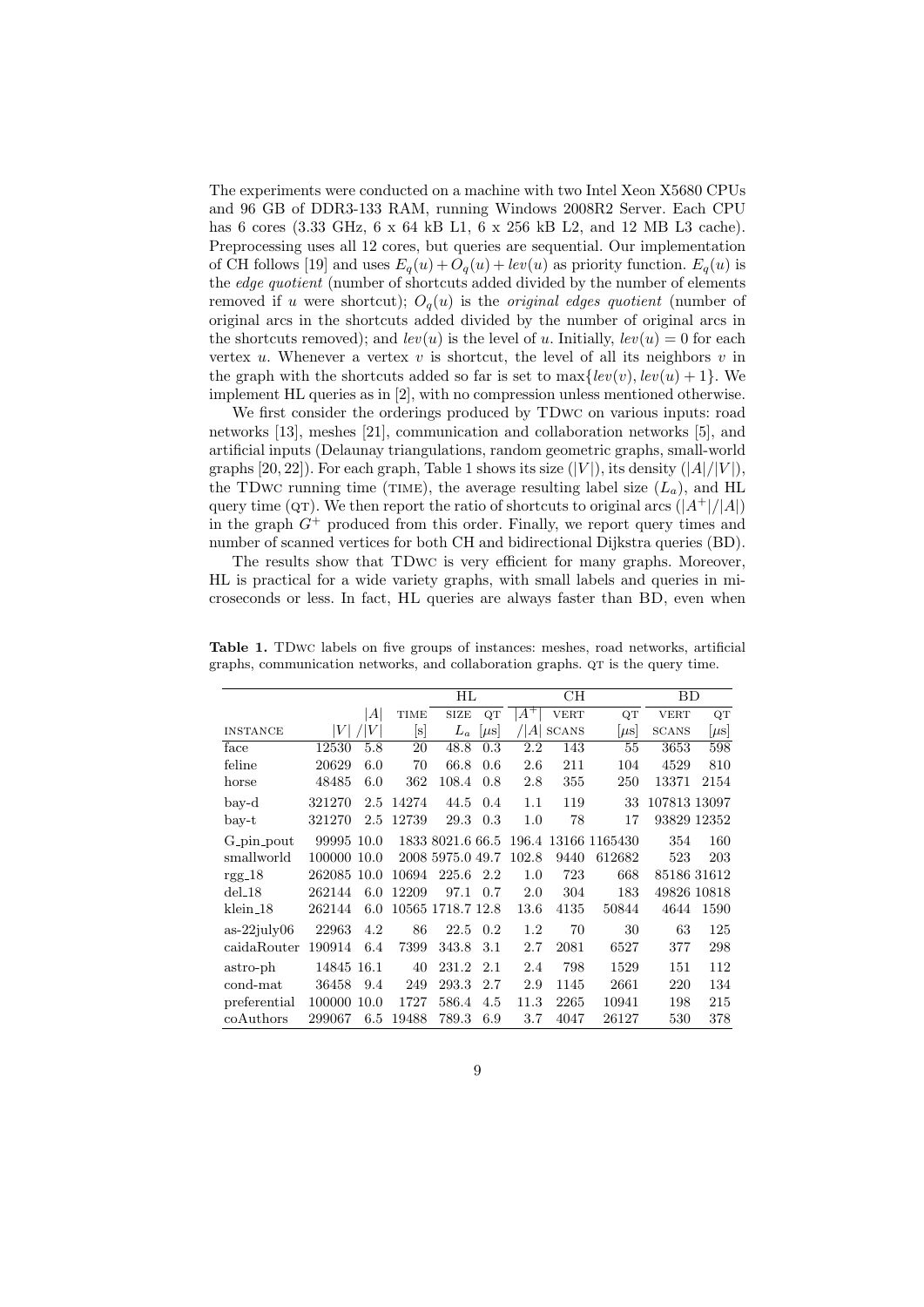labels are large. Due to better locality (it just merges two arrays), HL can still be slightly faster even when BD scans much fewer vertices than there are hubs in the labels, as in smallworld and G<sub>-n-pin-pout</sub>. The fact that labels are large for some graphs is not surprising, given known lower bounds [16].

CH queries are always slower than HL, and usually faster than BD. In several cases, however, CH queries are worse than BD in terms of both running times and number of scanned vertices. CH has a weaker termination condition, cannot balance the two sides of the search space, and works on a denser graph.

As predicted, TDwc preprocessing time depends mostly on the network size and not on its structure (unlike CH preprocessing). TDwc preprocessing uses  $\Theta(n^2)$  space, limiting the size of the graphs we can handle in memory to a few hundred thousand vertices; at under six hours, running times are still acceptable.

Table 2 compares the TDwc orderings to those computed by TDc and CH preprocessing. For the latter, we give ordering time, number of shortcuts in  $G^+$ , CH query search space, and label size. All values in the table are relative to those obtained from the TDwc ordering. Compared to TDwc, TDc produces larger labels (by 1% to 8%) and more shortcuts; since TDwc is not much slower, it is usually a better choice. Compared to TDwc, the CH ordering produces bigger labels (by 16% to 44%) and the CH query search space increases by 8% to 31%. Interestingly, this happens despite the fact that CH preprocessing adds fewer shortcuts (up to 30%). CH preprocessing is much faster than TDwc when  $G^+$  is sparse, but much slower otherwise. In several cases, it did not finish in six hours.

We now consider the effects of range optimization on the road network of Western Europe [13] (18 million vertices and 42 million arcs) with travel times.

|                      | CH-PREPROCESSING                           | TDC |                          |                                               |  |                |  |
|----------------------|--------------------------------------------|-----|--------------------------|-----------------------------------------------|--|----------------|--|
| <b>INSTANCE</b>      |                                            |     |                          | TIME $ A^+ $ #SC $L_a$ TIME $ A^+ $ #SC $L_a$ |  |                |  |
| face                 |                                            |     |                          | 0.082 0.93 1.11 1.17 0.785 1.06 1.05 1.04     |  |                |  |
| feline               | 0.115 0.95 1.11 1.16                       |     |                          | $0.651$ 1.07 1.05 1.05                        |  |                |  |
| horse                | $0.135$ $0.97$ $1.16$ $1.23$               |     |                          | $0.644$ 1.07 1.05 1.05                        |  |                |  |
| $b$ ay-d             |                                            |     |                          | 0.000 0.88 1.31 1.36 0.589 1.04 1.06 1.06     |  |                |  |
| $_{\rm bay-t}$       |                                            |     |                          | 0.000 0.88 1.29 1.30 0.849 1.05 1.06 1.05     |  |                |  |
| G_pin_pout           | <b>DNF</b>                                 |     |                          | $-0.808$ 1.12 0.99 1.02                       |  |                |  |
| smallworld           | <b>DNF</b>                                 |     |                          | $-0.752$ 1.09 1.00 1.02                       |  |                |  |
| $rgg_18$             |                                            |     |                          | 0.045 0.96 1.16 1.21 0.948 1.07 1.05 1.08     |  |                |  |
| $del_18$             |                                            |     |                          | 0.003 0.94 1.08 1.16 0.521 1.06 1.04 1.05     |  |                |  |
| klein <sub>-18</sub> | <b>DNF</b>                                 |     |                          | $-0.989$ 1.06 1.00 1.02                       |  |                |  |
| $as-22july06$        | 31.021 0.96 1.29 1.44 0.668 1.00 0.98 1.01 |     |                          |                                               |  |                |  |
| caidaRouter          |                                            |     |                          | 3.623 0.70 1.17 1.23 0.798 1.01 0.97 1.02     |  |                |  |
| astro-ph             | 56.873 0.79 1.25 1.20 0.689 1.04 1.00 1.03 |     |                          |                                               |  |                |  |
| cond-mat             | 24.771 0.81 1.20 1.19 0.658 1.05 1.00 1.03 |     |                          |                                               |  |                |  |
| preferential         | <b>DNF</b>                                 |     | $\overline{\phantom{0}}$ | 0.826                                         |  | 1.15 0.98 1.06 |  |
| coAuthors            | <b>DNF</b>                                 |     |                          | 0.761                                         |  | 1.09 0.99 1.05 |  |

Table 2. Performance of orderings obtained from CH and TDc, relative to TDwc.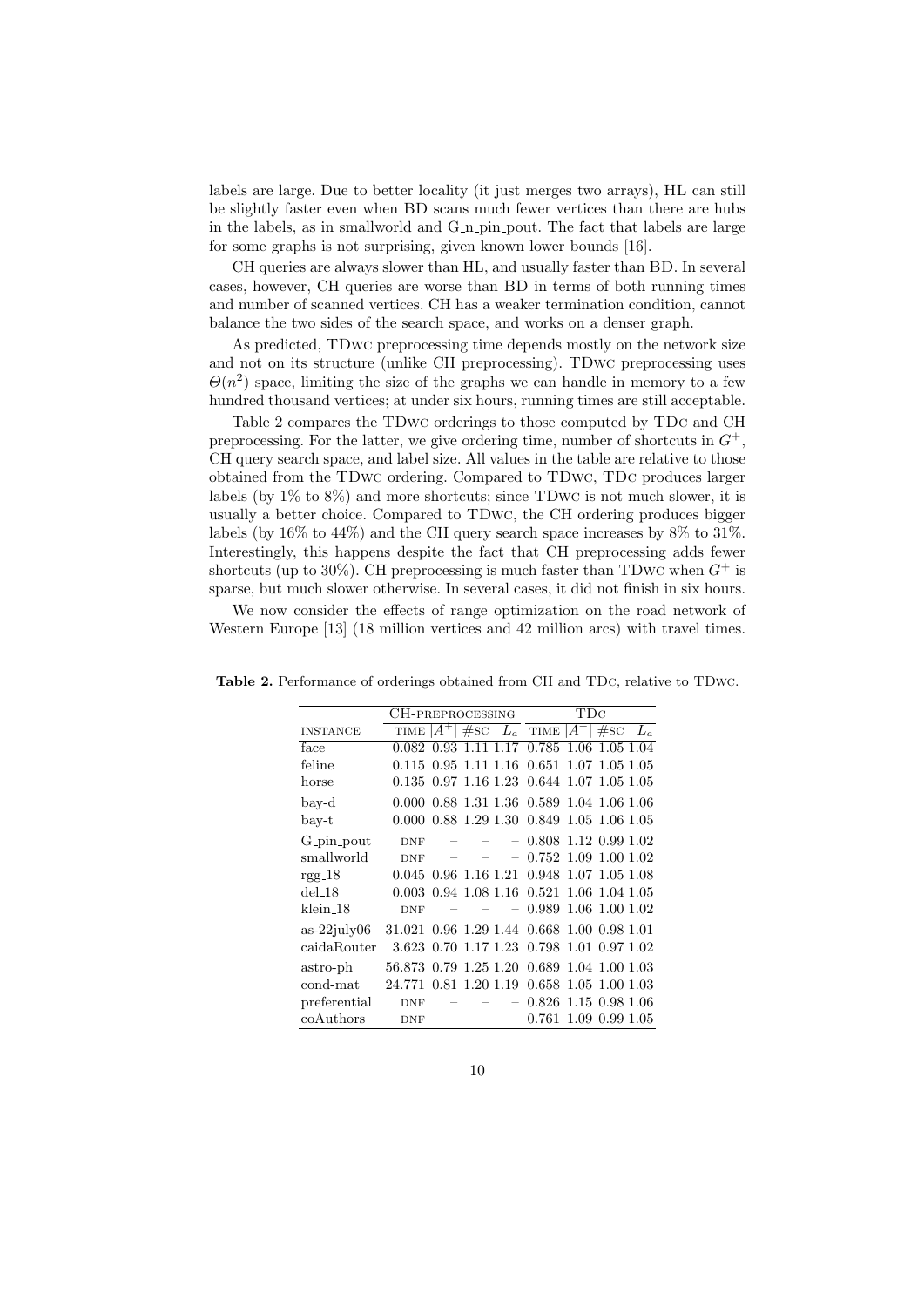Table 3 reports the label size after applying range optimization multiple  $(i)$  times, using the ranges  $[n-2^{17}, n]$ ,  $[n-2^{20}, n-2^{15}]$ ,  $[n-2^{22}, n-2^{17}]$ , and [0,  $n-2^{20}$ ]. As initial ordering  $(i = 0)$ , we use the one given by CH. We report the total time (in seconds) to obtain this ordering and the performance of CH queries. Each iteration takes about 70 minutes. The first one reduces label sizes by 25%, but later ones have a smaller impact. The effect on CH queries is similar. After five iterations the label size is stable. Experiments on smaller inputs indicate that the final ordering is close to the one obtained by TDwc.

For Western Europe, we also compare various versions of our algorithm with our previous HL implementations [2], Contraction Hiearchies, transit-node routing (TNR) [6], and its combination with arcflags (TNR+AF) [7]. HL-0 uses pure CH preprocessing (label size 97.6), HL-15 uses TDwc on the topmost 32768 vertices (size 78.3), HL-17 optimizes the top 131072 (size 75.0), while HL- $\infty$  uses five iterations of range optimization (size 69.0). In all cases, building  $G^+$  takes 105 s, generating the labels takes 55 s, and the remaining time is spent on improving the ordering. As explained in [2], the "local" ver-

| Table 3. Range opt. |  |  |
|---------------------|--|--|
|---------------------|--|--|

| $\dot{i}$ | TIME | $L_a \# \rm{sc}$ [ $\mu s$ ] |
|-----------|------|------------------------------|
|           |      | $0$ 108 95.52 288 96.4       |
|           |      | 1 4546 73.17 213 80.1        |
|           |      | 2 8925 70.32 206 77.8        |
|           |      | 3 12737 69.58 203 75.5       |
|           |      | 4 16730 69.17 201 74.2       |
|           |      | 5 20606 69.01 200 73.4       |
|           |      | 6 24512 69.01 200 73.4       |

Table 4. Performance of various algorithms. HL and CH preprocessing use 12 cores, others are sequential.

|                         | prepro space query          |      |            |
|-------------------------|-----------------------------|------|------------|
| $\operatorname{method}$ | $\left  \text{h:m} \right $ | [GB] | $ \mu s $  |
| CH [17]                 | 0:02                        |      | 0.4 96.381 |
| <b>TNR</b> [7]          | 0:58                        | -3.7 | 1.775      |
| $TNR+AF$ [7]            | 2:00                        | 5.7  | 0.992      |
| $HL$ local $[2]$        | 2:39                        | 20.1 | 0.572      |
| $HL$ global $[2]$       | 2:45                        | 21.3 | 0.276      |
| $HL-0$ local            | 0:03                        | 22.5 | 0.700      |
| HL-15 local             | 0:05                        | 18.8 | 0.556      |
| $HL-17$ local           | 0:25                        | 18.0 | 0.545      |
| $HL-\infty$ local       | 5:43                        | 16.8 | 0.508      |
| $HL-\infty$ global      | 6:12                        | 17.7 | 0.254      |

sion uses 8/24 compression and an index, whereas the "global" version is index free with a partition oracle (cell size 20 000).

We observe that our new techniques (faster label generation, incremental TDwc) accelerate preprocessing by two orders of magnitude. With longer preprocessing, we improve the best previous query times (HL global [2]) by 8%. Preprocessing for HL-0 and HL-15 is fast enough for real-time traffic updates on large metropolitan areas, even when taking turn costs into account [10].

#### 8 Conclusion

Our study of hierarchical labelings makes HL practical on a wider class of problems. The work raises several natural questions. It would be interesting to study the relationship between hierarchical labelings, which are more practical, and general hub labelings, which have theoretical guarantees on the label size. In preliminary experiments, we ran Cohen et al.'s algorithm [9] on significantly smaller graphs (given its  $O(n^4)$  running time). It produces labels that are about as good as those created by TDwc for some graph classes (such as road networks), but asymptotically smaller for others (like small-world graphs). Another open question is how to efficiently compute (or approximate) optimal hierarchi